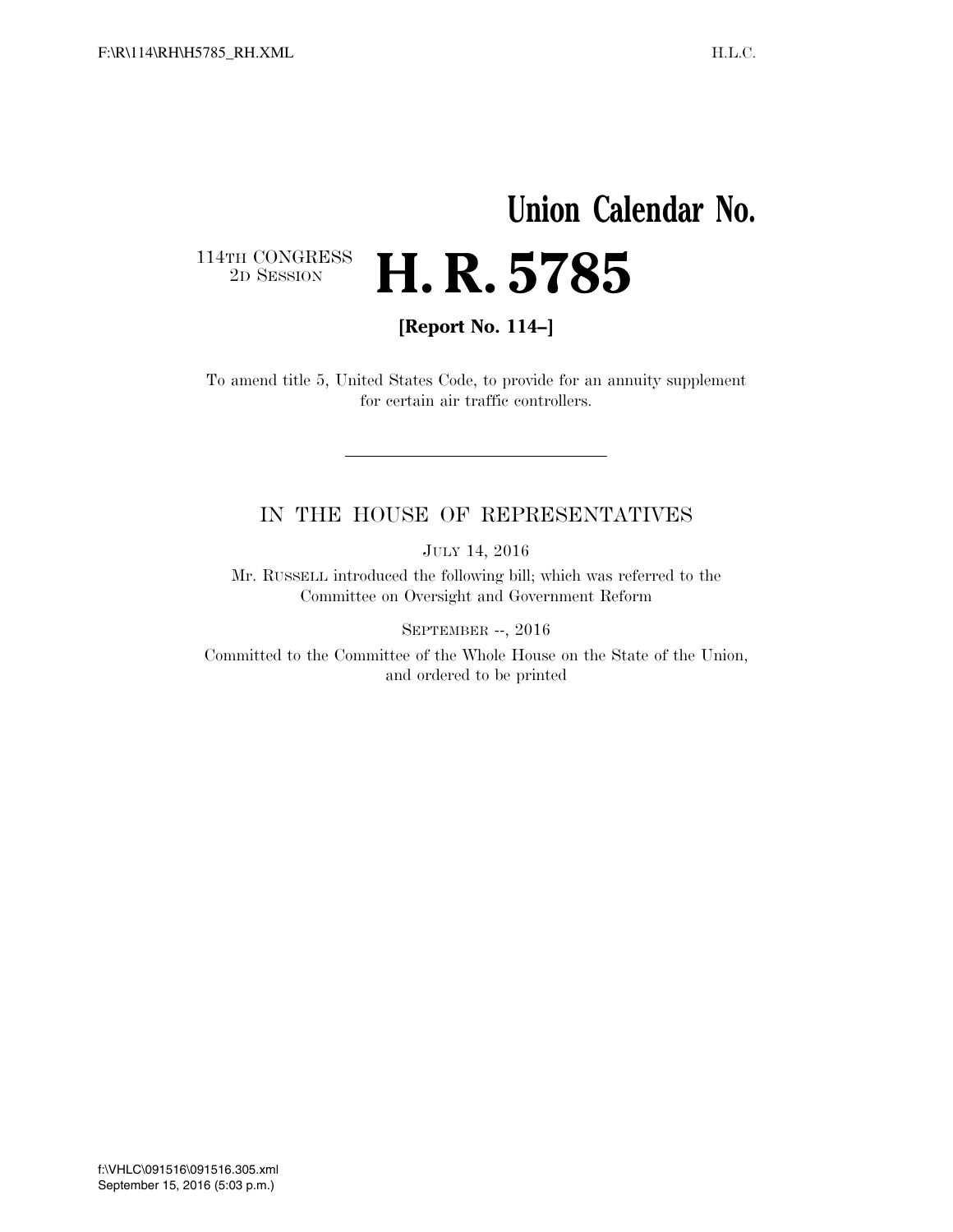## **A BILL**

To amend title 5, United States Code, to provide for an annuity supplement for certain air traffic controllers.